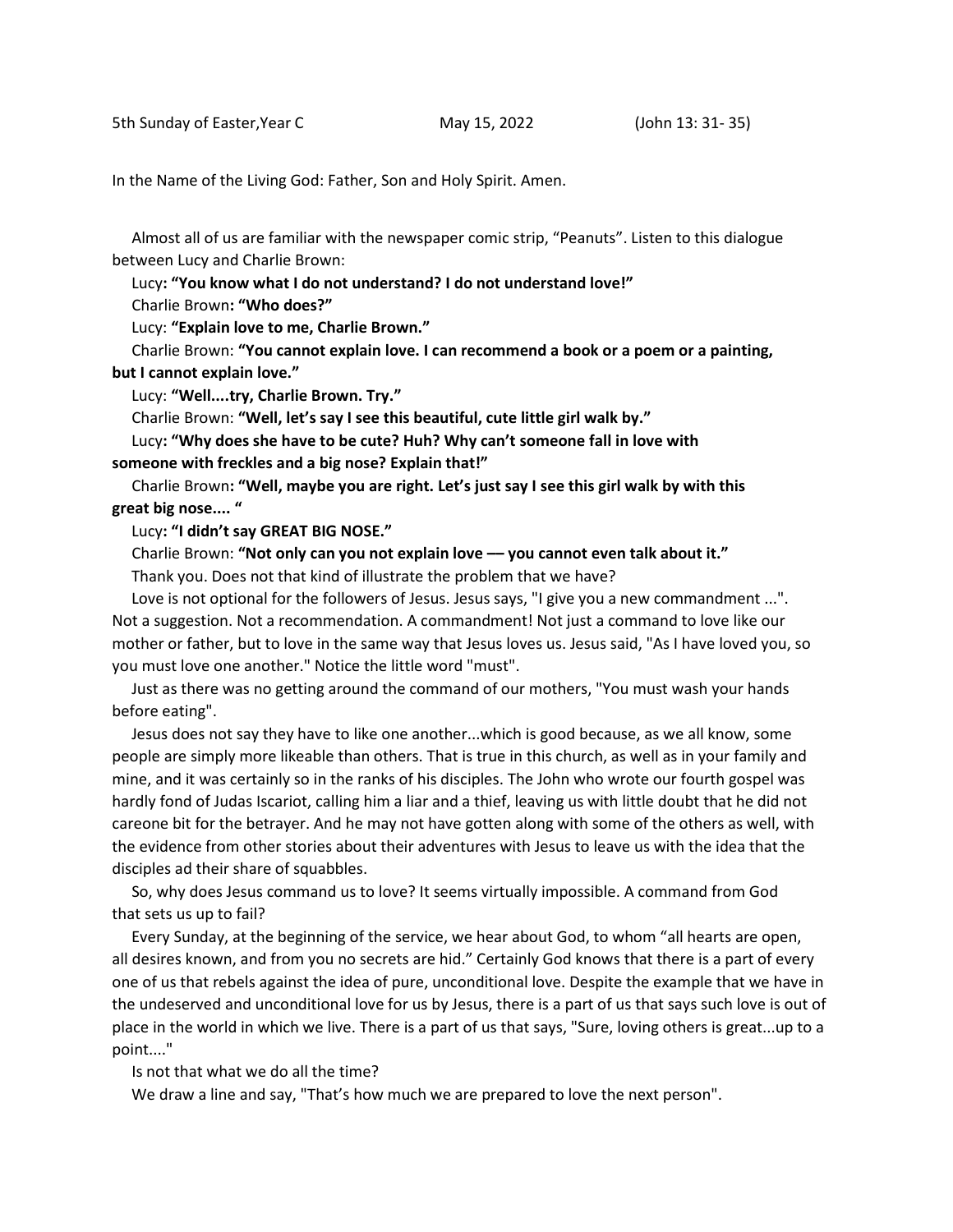We draw a line and say, "That's how far we are prepared to do a kind deed for someone else". We draw a line and say, "Those are the people we are prepared to love".

 We are happy to love in this selective kind of way. We are comfortable with the kind of love that does not make us feel uncomfortable. And, of course, we might be happy with this kind of love, but it is not what Jesus was talking about here when he said, "As I have loved you, so you must love one another".

What Jesus says is quite plain...that we should love others in the same way that Jesus loves us. A love that is sacrificial and self-giving. We see that on the cross.

 It is easier to be selfish, to ignore the person who needs our love, to offer up any kind of excuse as to why we should not get involved in the lives of other people. It would seem that to love as Jesus has loved us is humanly impossible. We might manage it on the odd occasions, but loving others unconditionally and sacrificially all the time is a bit of a tall order.

 But scripture states that our ability to love comes from our relationship with Jesus Christ, and understanding this is critical to our ability to live out the Christian life of love. The more the love of Jesus fills our lives, the more we will be able to love other with the same kind of love that he shows to us. It does not happen in a vacuum. Love is something that is passed from one person to another.

 Child psychologists tell us that a child who does not receive love will not be able to give love. Yet, on the other hand, a child who has received the proper amount of nurturing as an infant and as a toddler will have a sense of security and trust that will last them all their lives. We see how the love that children show is dependent of the love they receive from their parents. In order to show Christlike love, we need to receive that love from Christ.

 Look at it this way. Say you want to get fit, so you take up jogging. You buy a pair of top quality running shoes and a track suit and sprint down the street. Not far down the road your muscles begin to cramp, you get the stitch in your side, you can hardly get your breath. You slowly walk home gasping, "I'll never do that again".

 That is called anaerobic running, or running without oxygen...caused by the body using up more oxygen than it takes in. Many people try to run that way, and many people try to love that way. They love with great fervor and self-sacrifice, but only lasts a while. No one can keep it up. Like the joggers, we find ourselves down the road in pain, gasping and cramped, saying, "I'll never do that again."

 Love, like running, must be aerobic. Our output must be matched by our intake. Running requires oxygen....and an enduring love requires God's word, God's presence, the Holy Spirit, God 's love and forgiveness. As we love aerobically, we will love not in our own strength and ability but the strength and ability that we receive from Jesus. We will love because he has first loved us.

 To love as Jesus commands us means that we need to immerse ourselves, with the sacrifice of our hearts and lives, in his Word and Sacraments, and to let the love of Christ enter our lives and empower us to love, serve and work together. We will come to realize more and more our place in the family of God,

cast off everything that is opposed to love....things like impatience, selfishness, greed, an uncaring attitude, an unforgiving spirit...so we can be led by the Spirit and be more Christ-like in everything we say and do.

 There is a story about a man who had a huge boulder in his front yard. He grew tired of this big, unattractive stone in the center of his lawn, so he decided to turn it into an object of art. He went to work on it with hammer and chisel, and chipped away at the huge boulder until the ugly stone became a beautiful running deer. When he finished, it was gorgeous, breath-taking.